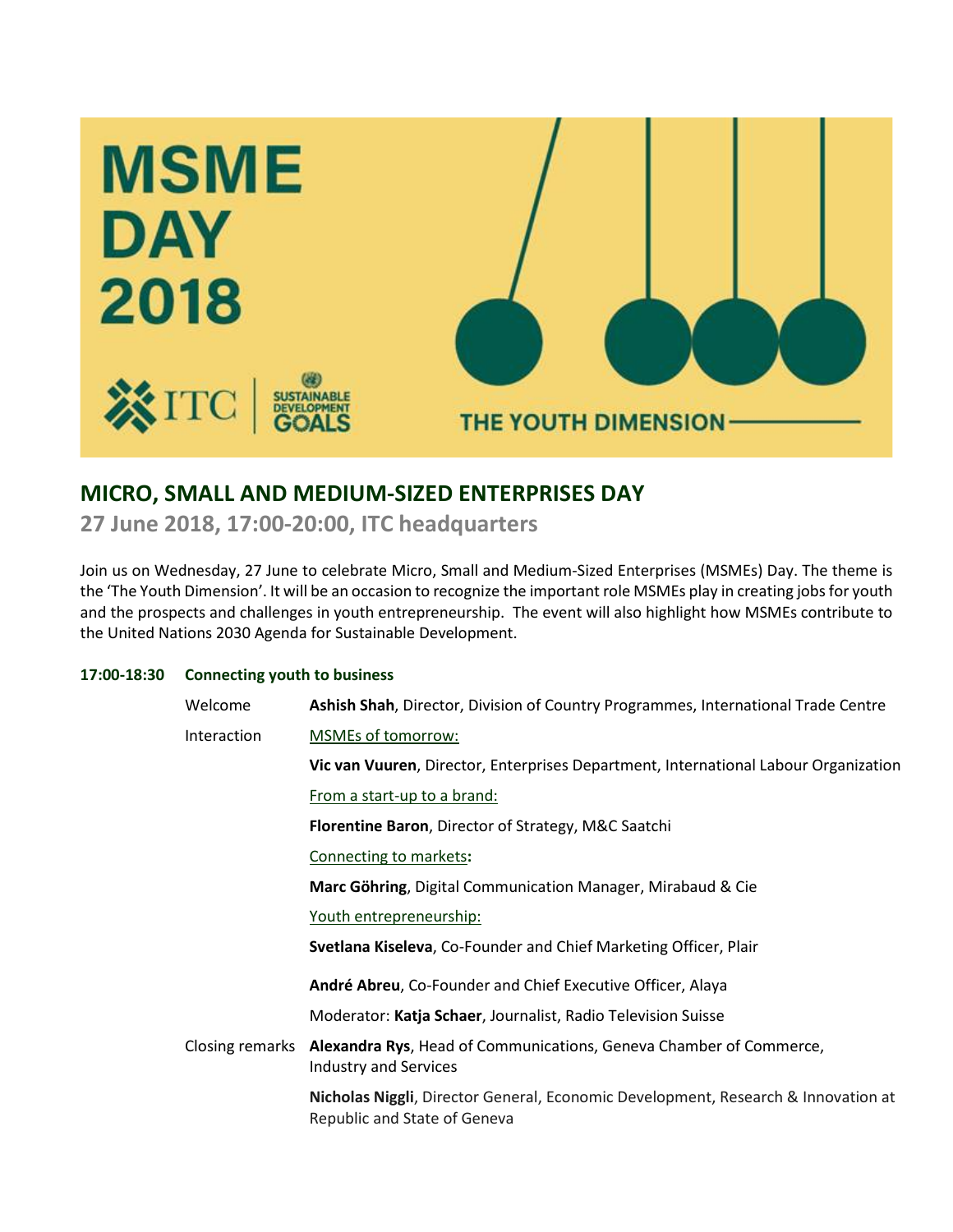#### R.S.V.P. t[o nalexander@intracen.org](mailto:nalexander@intracen.org) by 23 June 2018

*Registrations are accepted on a first-come, first-served basis.*

**Venue:** International Trade Centre, 54-56 rue de Montbrillant, Geneva

#### **Biographies**

#### **Ashish Shah, Director, Division of Country Programmes, ITC**

Ashish Shah is a member of ITC's Senior Management. He has been working at ITC for 18 years in different capacities and currently serves as Director, Division of Country Programmes. At ITC he has worked in many different capacities and also served as Acting Deputy Executive Director. Previously he worked at the International Labour Office and at UNCTAD in Geneva. He has more than 25 years of experience in the field of trade promotion and development. He has been leading the development and implementation of trade-related projects and spearheading ITC's resource mobilization efforts with key donors. Ashish holds a PhD in Economics.

### **Vic van Vuuren, Director, Enterprises Department, International Labour Organization (ILO)**

Vic Van Vuuren oversees a large portfolio of programmes ranging from multinational enterprises, MSMEs, cooperatives and social and solidarity economy enterprises, and social finance and greening of enterprises. He joined the ILO in 2009 as the Director of the ILO Decent Work Team for Southern and Eastern Africa. Prior to joining the ILO, he was the Chief Operations Officer at Business Unity South Africa and representative for business at the South African Economic, Development and Labour Council (Nedlac). In this capacity he was also the employer member of the ILO Governing Body.

#### **Florentine Baron, Director of Strategy, M&C Saatchi**

Florentine passionately develops her client's brands via several channels such as social media and advertising. She started her career in one of the biggest Parisian agencies, DDB Paris, and then moved to Geneva where she first joined Young & Rubicam and then M&C Saatchi. Her clients came from almost all sectors including fast-moving consumer goods, banking and health. Some were giants from the old world such as Nestlé and Unilever and some were starting their own business. Florentine always seeks for simplicity, efficiency and consistency when advising on branding, and focuses on her client's needs.

#### **Svetlana Kiseleva, Co-Founder and Chief Marketing Officer, Plair**

Svetlana Kiseleva is a co-founder of Plair SA, a Geneva-based company that provides solutions for real-time allergen and pathogen detection, where she is responsible for business development and marketing. Under her leadership, Plair has expanded its customer base from Switzerland to many European countries. Svetlana holds a PhD in applied physics from the University of Geneva, Switzerland. Prior to this, she acquired a degree in nanotechnology from the Physics department at Lomonosov Moscow State University.

#### **André Abreu, Co-Founder and Chief Executive Officer, Alaya**

André Abreu was born and raised in Brazil and is Swiss and Brazilian. After studying International Relations and Business Management, he worked seven years in human resources in Switzerland and Singapore. In 2016 he created